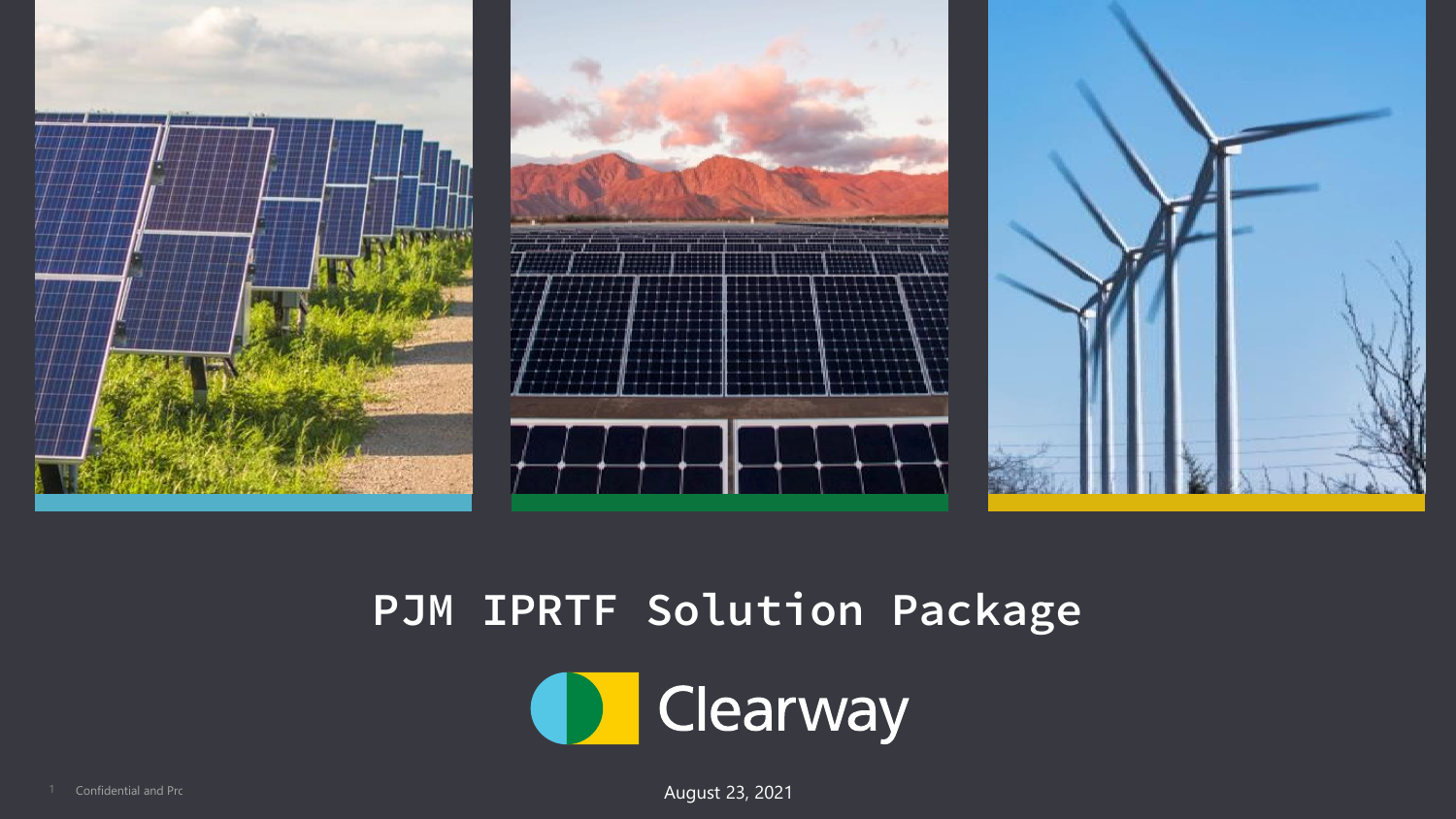### **Clearway Energy Group Overview**

Clearway is one of the largest renewable energy companies in the United States. We are a fullscope development & operations platform. We [participate in every stage of the life-cycle of](https://www.clearwayenergygroup.com/our-projects/) **Our Projects** – from origination and development – through construction and financing – to long term ownership, management, and operations. Clearway strives to create an enduring platform for our customers, counterparties, partners, affiliates, and stakeholders.

With 5 GW of solar and wind assets across 26 states and a development projects (nearly 16 GW of solar, wind, and storage projects) nationwide, we are offsetting nearly 8.8 million metric tons of carbon emissions for our customers.

- Origination & Business Development
	- Focused on utility-scale wind, utility-scale solar & community solar
- Development
	- Site diligence, project management, permitting, & interconnection
- Engineering, Procurement & Construction
	- Technical services & construction management
- Project Finance
	- Over \$8.1 billion in financing across over 170 distinct projects
- Commercial Operations
	- In-house Asset Management and Operations & Maintenance

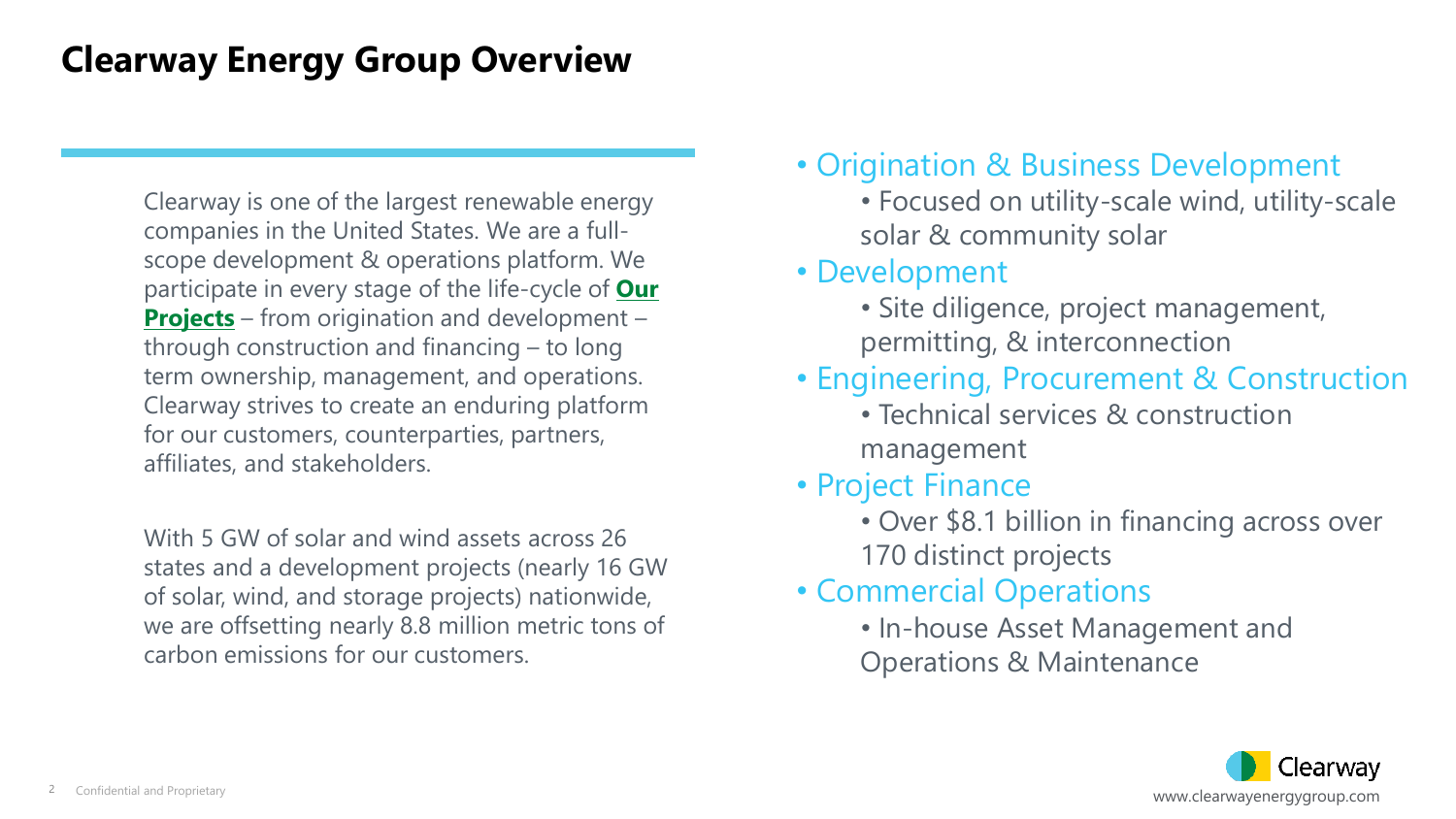## **Clearway supports five queue reform's fundamental goals**

A few strawman ideas are listed below – with more details in the solution package workbook

#### **Cost Allocation Improvement**

- Shift factors for cost allocation based on the study methodology being deployed (e.g. reliability vs. deliverability contingencies)
- Network upgrades are subject to rate recovery and reimbursements to interconnection customers up to a defined cost cap (\$/MW)
- Identified Cluster Study Network upgrade also be evaluated as a possible baseline or policy driven upgrade

#### **Study Time Reduction**

- Overall study timeline (Phase 1 +Phase 2 + Phase 3) reduction to around 365 days:
- Overall queue process timeline 18 months
- Affected System Study coordination and study timeline reduction

#### **Increasing Cost Certainty**

- Support finding ways to reduce late-stage queue churns and corresponding study retooling
- Support implementing appropriate milestones (financial and technical ones) at various phases of the projects to increase the certainty of the projects

#### **Increasing Upgrade Schedule Certainty**

• Interconnection Facilities and Network Upgrade cost and schedule should be binding to provide IC cost and timing certainty

#### **Retainment of No Harm Changes Flexibility**

- Allowing some flexibility around fuel type, MW reduction, equipment change etc., subject to material modification evaluation
- Modifications after the Phase 2 or 3 study phases should be evaluated under a Material Modification Assessment process with clear guidelines on what modifications are allowed through the confirmation process